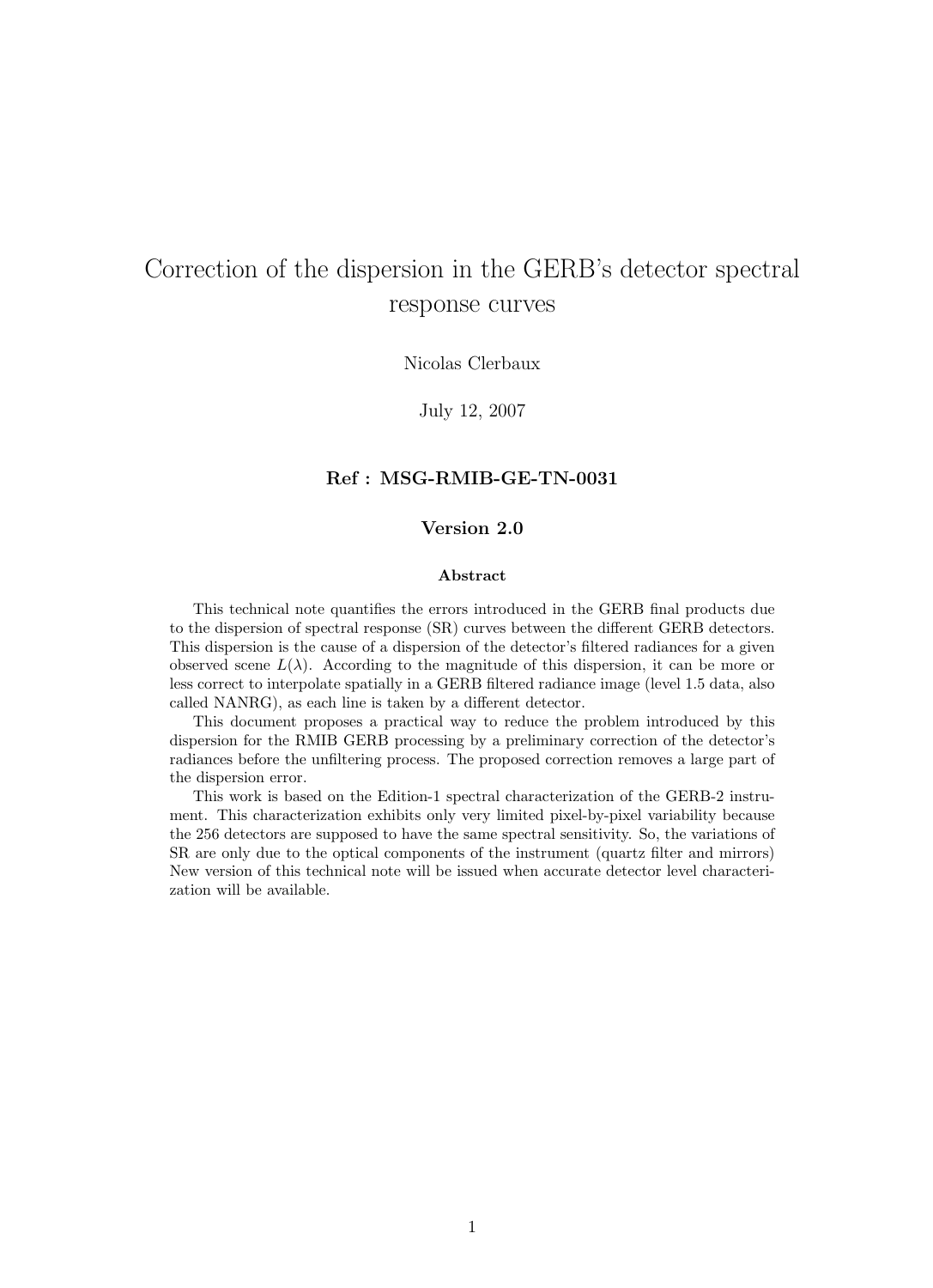# Contents

| $\mathbf{1}$     |                                                             | <b>Introduction and Spectral Response</b>             | 3              |  |  |  |  |  |
|------------------|-------------------------------------------------------------|-------------------------------------------------------|----------------|--|--|--|--|--|
|                  | 1.1                                                         |                                                       | 3              |  |  |  |  |  |
|                  | 1.2                                                         |                                                       | 3              |  |  |  |  |  |
|                  | 1.3                                                         |                                                       | 3              |  |  |  |  |  |
|                  | 1.4                                                         |                                                       | 3              |  |  |  |  |  |
|                  | 1.5                                                         |                                                       | $\overline{5}$ |  |  |  |  |  |
| $\boldsymbol{2}$ |                                                             | Filtered radiances dispersion                         | $\overline{5}$ |  |  |  |  |  |
|                  | 2.1                                                         |                                                       | $\overline{5}$ |  |  |  |  |  |
|                  | 2.2                                                         |                                                       | 6              |  |  |  |  |  |
| 3                | Conversion of detector radiance into "GERB" radiance        |                                                       |                |  |  |  |  |  |
|                  | 3.1                                                         |                                                       | 6              |  |  |  |  |  |
|                  | 3.2                                                         | Results supposing $L^k = L^{gerb}$ for all detector   | 8              |  |  |  |  |  |
|                  | 3.3                                                         | Results using first order regression for all detector | 8              |  |  |  |  |  |
|                  | 3.4                                                         |                                                       | 9              |  |  |  |  |  |
| 4                | Possible implementation within the RMIB GERB ground segment |                                                       |                |  |  |  |  |  |
|                  | 4.1                                                         |                                                       | 10             |  |  |  |  |  |
|                  | 4.2                                                         |                                                       | 10             |  |  |  |  |  |
|                  | 4.3                                                         |                                                       | 10             |  |  |  |  |  |
|                  | 4.4                                                         |                                                       | 14             |  |  |  |  |  |
| $\bf{5}$         |                                                             | Annexe 1: values of the $a, b, c, d$ parameters       | 15             |  |  |  |  |  |
|                  | References                                                  |                                                       | 17             |  |  |  |  |  |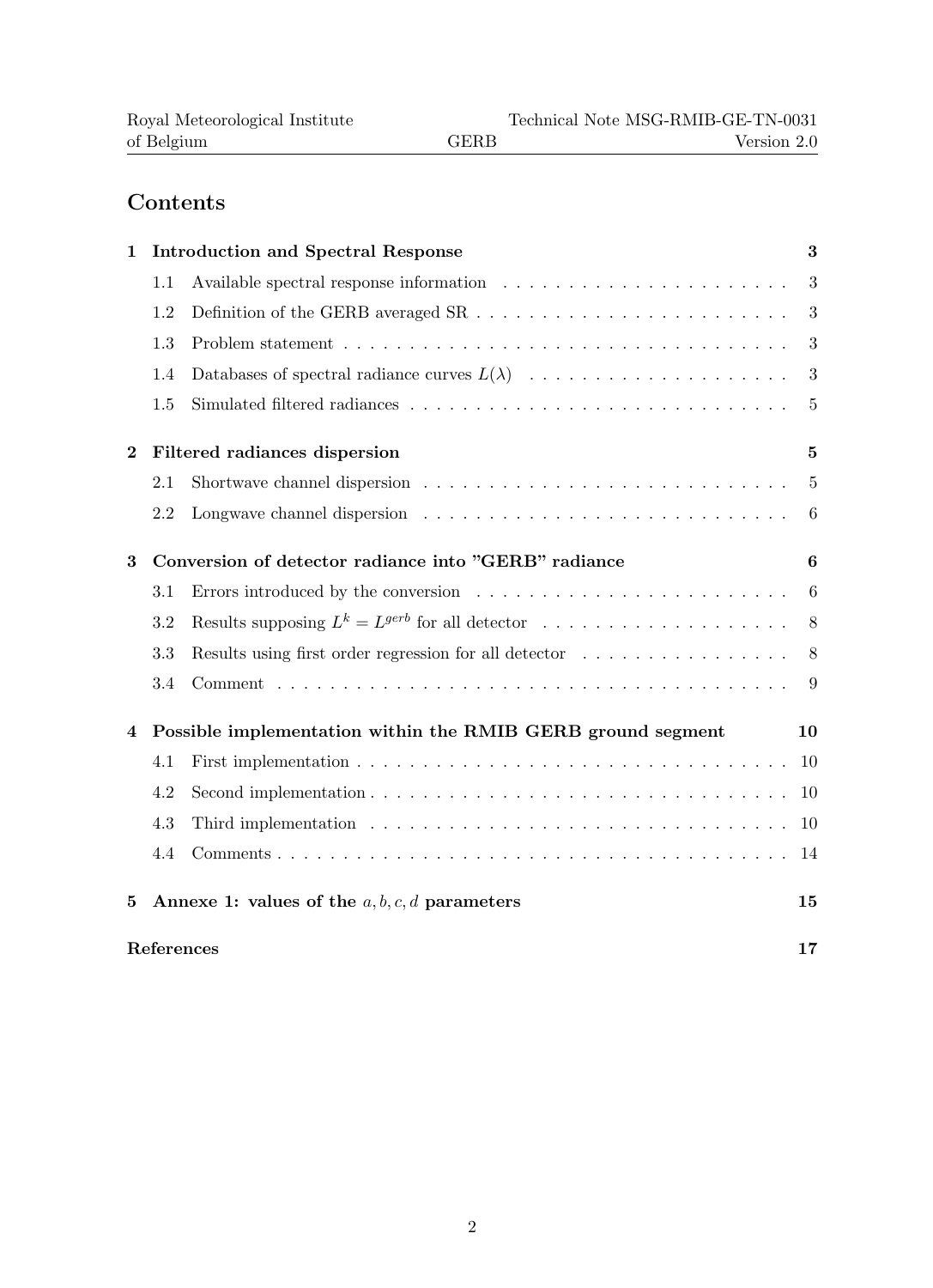## 1 Introduction and Spectral Response

### 1.1 Available spectral response information

At this time, the more realistic characterization of the spectral response of the different GERB-2 pixels (i.e. detector + optical components) is obtained by assuming that the 256 detectors have all the same spectral sensitivity. The detector spectral characterizations appear indeed too noisy to be used without averaging. The pixel level dispersion is then very limited because introduced only by the optical components (quartz filter and mirrors).

A new version of this technical note will be issued when accurate detector level characterization will be available.

### 1.2 Definition of the GERB averaged SR

The average spectral response curves of the instrument is defined by averaging the detector's spectral response curves

$$
\phi_{SW}^{gerb}(\lambda) = \frac{1}{256} \sum_{k=1}^{256} \phi_{SW}^k(\lambda) \tag{1}
$$

$$
\phi_{TOT}^{gerb}(\lambda) = \frac{1}{256} \sum_{k=1}^{256} \phi_{TOT}^k(\lambda)
$$
\n(2)

$$
\phi_{LW}^{gerb}(\lambda) = \frac{1}{256} \sum_{k=1}^{256} \phi_{LW}^k(\lambda) \tag{3}
$$

Figure (1) shows these curves for the GERB-2 (Edition-1) and GERB-1 (prerelease) instruments.

### 1.3 Problem statement

Each line in a GERB shortwave (SW) or total (TOT) image corresponds to a different filtered radiance and, strictly speaking, it is not correct to interpolate spatially in these images. In the RMIB GERB Processing (RGP) each line is supposed to be taken by a same detector which has the average spectral response curves defined by Eq.(3). So, it is necessary to convert the detector's radiances into GERB radiances (the radiance that would have been measured by an instrument having the average spectral response curves). This conversion allows the interpolatation within the image because, after conversion, each line corresponds to a same physical quantity.

### 1.4 Databases of spectral radiance curves  $L(\lambda)$

To assess the effect of the SW and LW channel dispersions, 2 databases of simulated spectrums  $L(\lambda)$  have been used. These databases are described in (Clerbaux, 2007). The study of the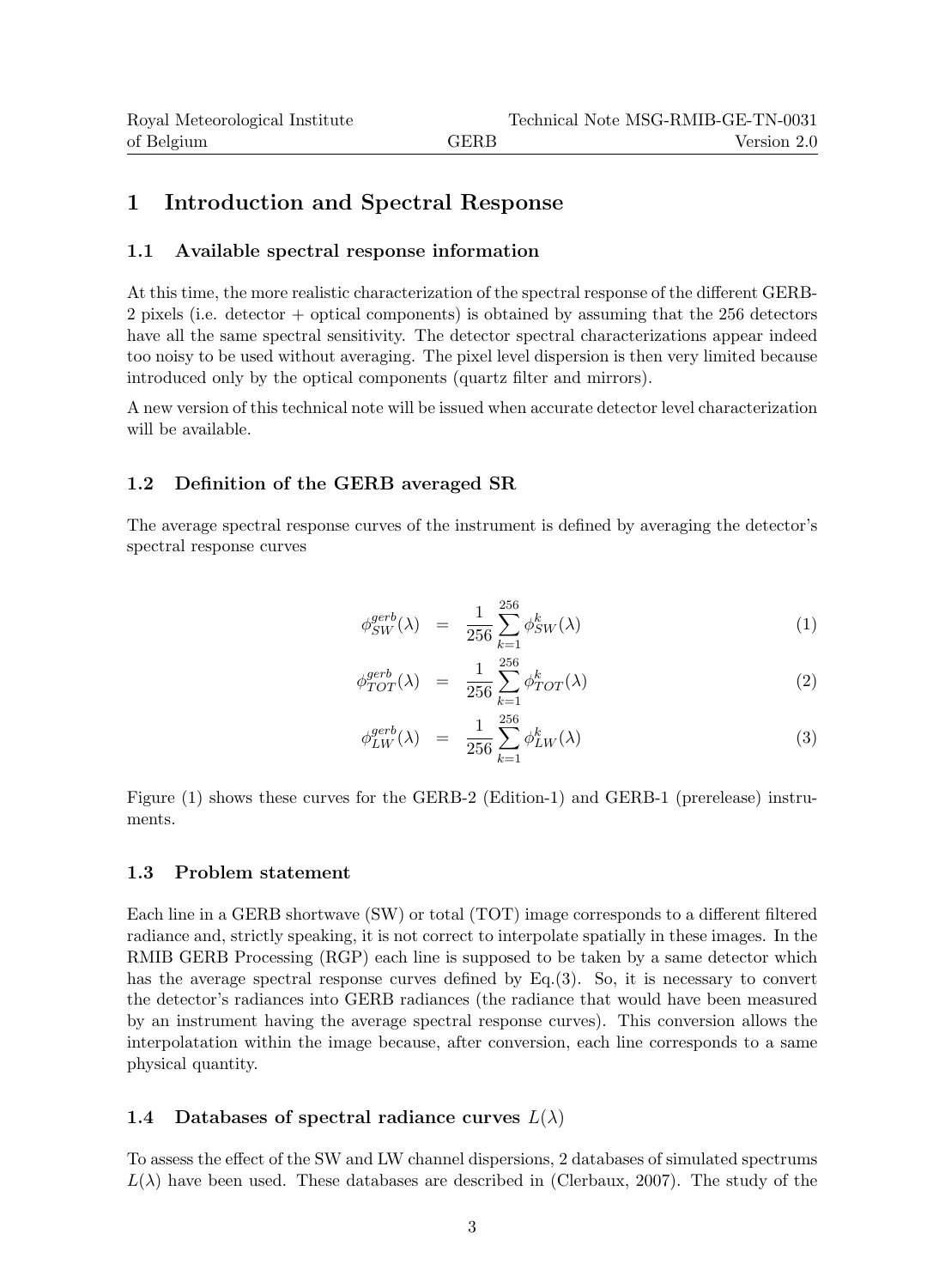

Figure 1: Average spectral response curves for the GERB-2 Edition-1 (top) and GERB-1 prerelease (bottom) instruments.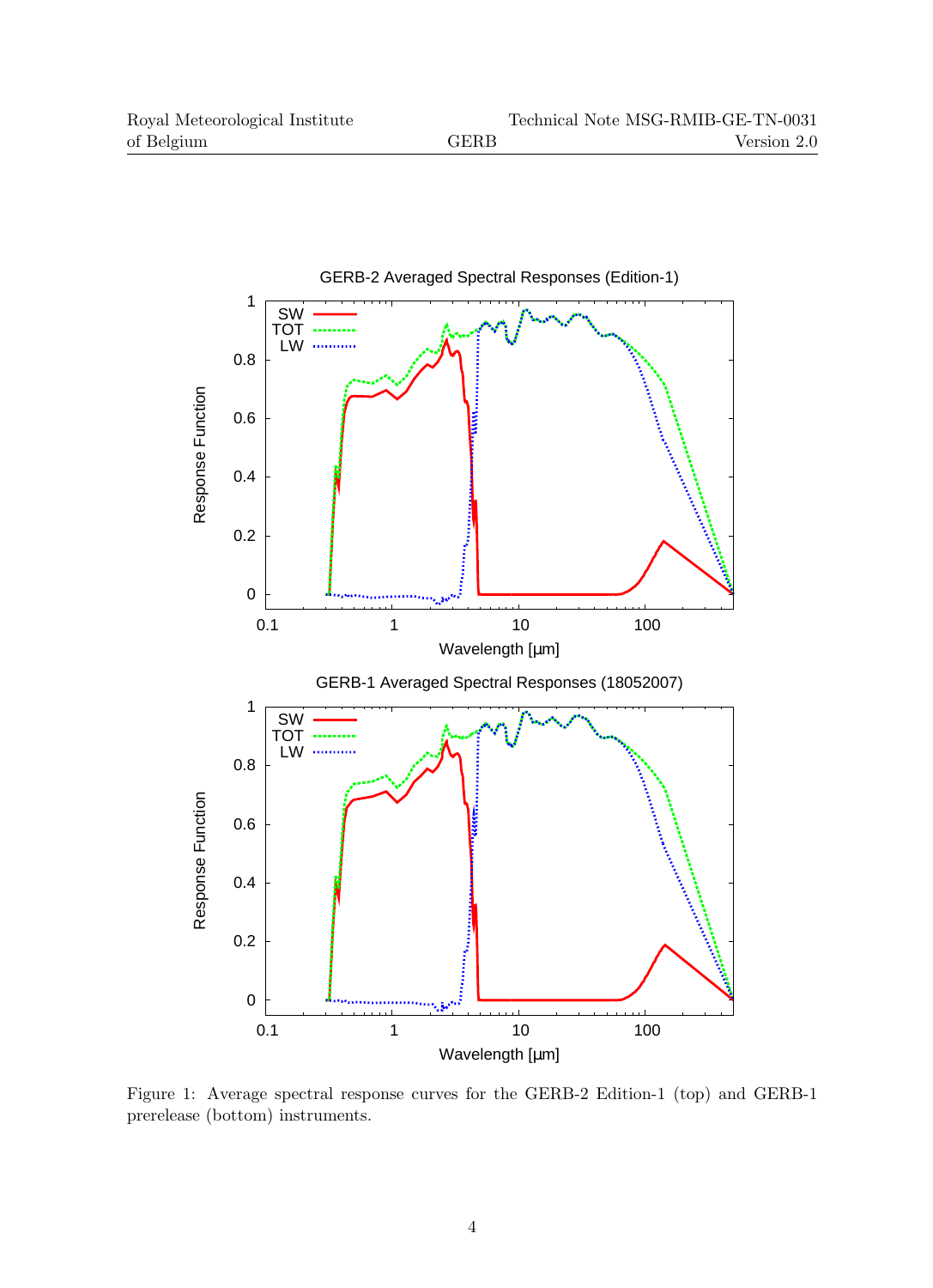|                    | unit             | ocean | sand       | vegetation | snow     | water cloud | ice cloud |
|--------------------|------------------|-------|------------|------------|----------|-------------|-----------|
|                    |                  |       | (sandst6f) | (conifers) | (medium) |             |           |
| min                | $Wm^{-2}sr^{-1}$ | 8.46  | 75.02      | 38.95      | 123.15   | 151.37      | 134.73    |
| max                | $Wm^{-2}sr^{-1}$ | 8.48  | 75.06      | 38.97      | 123.25   | 151.48      | 134.83    |
| mean               | $Wm^{-2}sr^{-1}$ | 8.47  | 75.03      | 38.96      | 123.18   | 151.40      | 134.76    |
| max-min            | $Wm^{-2}sr^{-1}$ | 0.01  | 0.04       | 0.02       | 0.09     | 0.11        | 0.10      |
| $max-min$<br>mean  | (%)              | 0.15  | 0.06       | 0.05       | 0.08     | 0.07        | 0.07      |
| std. dev. $\sigma$ | $Wm^{-2}sr^{-1}$ | 0.00  | 0.01       | 0.01       | 0.03     | 0.03        | 0.03      |
| $\sigma$<br>mean   | $(\%)$           | 0.04  | 0.02       | 0.02       | 0.02     | 0.02        | 0.02      |

Table 1: Shortwave radiance dispersion for typical scene types. The table is for the GERB-2 spectral response used for the Edition-1.

SW channel dispersion is based on a database of reflected solar radiation  $L_{sol}(\lambda)$  while for the LW channel a database of emitted thermal radiation  $L_{th}(\lambda)$  is used.

For the SW analysis, an additional database of typical spectrums is used. This database contains SBDART (Ricchiazzi et al., 1998) simulations for ocean, sand, vegetation, snow, water cloud, and ice cloud. The generation of these typical spectrums is also described in (Clerbaux, 2007).

#### 1.5 Simulated filtered radiances

For each simulated spectrum  $L_{sol}(\lambda)$  of reflected solar radiation the SW filtered radiances are computed for the 256 detectors and for the average detector

$$
L_{SW}^k = \int_{0.25}^5 L_{sol}(\lambda) \phi_{SW}^k(\lambda) d\lambda \tag{4}
$$

$$
L_{SW}^{gerb} = \int_{0.25}^{5} L_{sol}(\lambda) \phi_{SW}^{gerb}(\lambda) d\lambda \tag{5}
$$

The LW filtered radiances are computed from the simulated emitted thermal radiation  $L_{th}(\lambda)$ 

$$
L_{LW}^k = \int_{2.5}^{500} L_{th}(\lambda) \phi_{SW}^k(\lambda) d\lambda \tag{6}
$$

$$
L_{LW}^{gerb} = \int_{2.5}^{500} L_{th}(\lambda) \phi_{SW}^{gerb}(\lambda) d\lambda \tag{7}
$$

### 2 Filtered radiances dispersion

#### 2.1 Shortwave channel dispersion

Table (1) gives, for 6 typical scenes  $L(\lambda)$ , the minimum, maximum and standard deviation of the distribution of the detector's SW radiance  $L_{sw}^k$  for the GERB-2 instrument (ED01). With this version of the spectral response curves, the dispersion is quite limited in the SW filtered radiance. The value  $(max - min)/mean$  remains under 0.15%.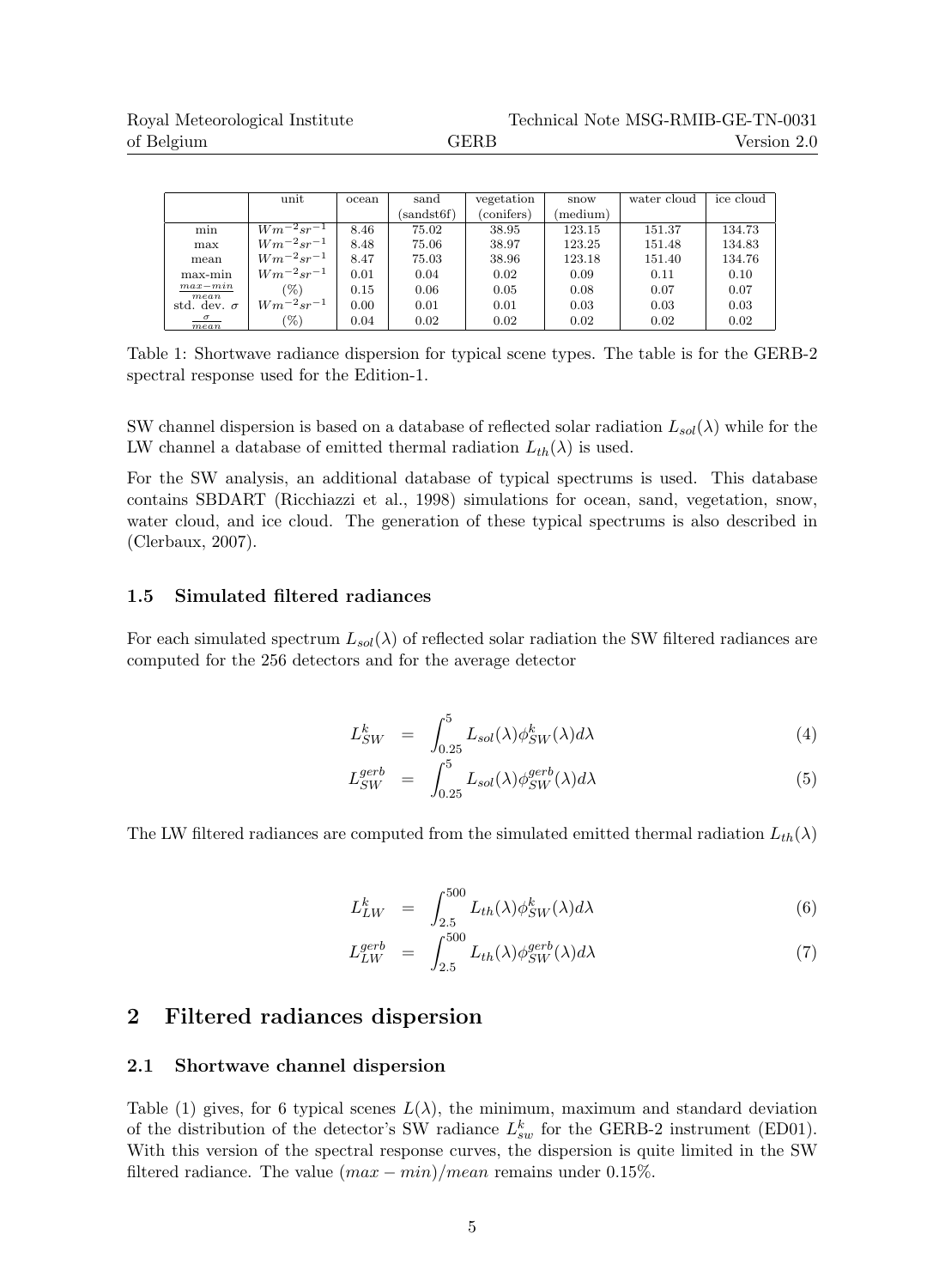For 1000 scenes taken randomly in the SW database, the maximal and minimal detector's radiances are computed:

$$
L_{SW}^{max,sc} = \max_{k} (L_{SW}^{k,sc})
$$
\n(8)

$$
L_{SW}^{min,sc} = \min_{k} (L_{SW}^{k,sc})
$$
\n(9)

The red dots on Figure (2,top) shows the difference  $L_{SW}^{max,sc} - L_{SW}^{min,sc}$  versus the GERB shortwave radiance  $L_{SW}^{gerb,sc}$  of the scene. The  $max-min$  dispersion increases with the radiance but remains under the value of  $0.18Wm^{-2}sr^{-1}$ , even for the brightest scenes.

### 2.2 Longwave channel dispersion

Figure (2, bottom) represents the same dispersion but for the longwave radiances. The value of the max−min difference is (much) higher than for the SW channel. Differences max−min in filtered radiance higher than  $0.5Wm^{-2}sr^{-1}$  are often observed.

Investigation of the LW dispersion shows that the filtered radiance is linearly dependent on the detector number when averaged over a large number of scenes. The following averaged radiances over our database are obtained

- Northest detector  $\langle L \rangle = 61.99 W m^{-2} s r^{-1}$
- Average detector  $\langle L \rangle = 61.82 W m^{-2} sr^{-1}$
- Southest detector  $\langle L \rangle = 61.65 W m^{-2} s r^{-1}$

A half percent difference exists along the GERB detector's array. If we do not correct for this (and it is the case for the Edition-1) we expect to slightly overestimate the Northern hemisphere longwave fluxes and to slightly underestimate in the Southern hemisphere.

### 3 Conversion of detector radiance into "GERB" radiance

### 3.1 Errors introduced by the conversion

Let  $\widetilde{L}^{gerb}$  be the estimated gerb filtered radiances obtained by conversion of the radiances measured by the  $k^{th}$  detector. The relative residual errors for this detectors is estimated as

$$
\epsilon_{sw}^k = \frac{\sqrt{\frac{1}{N} \sum_{i=1}^N (L_{sw}^{gerb} - \widetilde{L_{sw}}^{gerb})^2}}{\frac{1}{N} \sum_{i=1}^N L_{sw}^{gerb}}
$$
\n
$$
\epsilon_{lw}^k = \frac{\sqrt{\frac{1}{N} \sum_{i=1}^N (L_{lw}^{gerb} - \widetilde{L_{lw}}^{gerb})^2}}{\frac{1}{N} \sum_{i=1}^N L_{lw}^{gerb}}
$$
\n(10)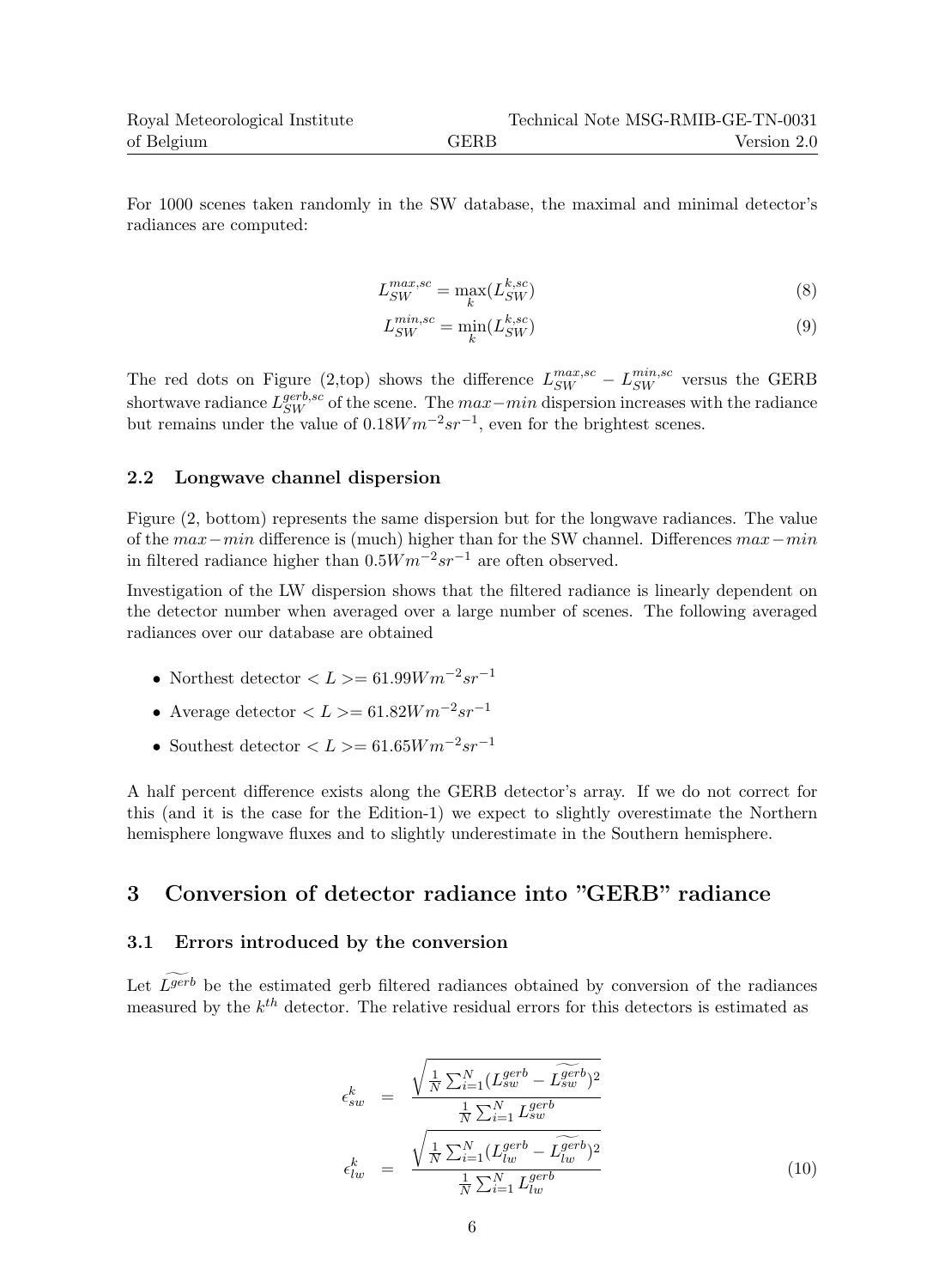

Figure 2: (Max-min) difference of GERB-2 detector's SW (top) and LW (bottom) filtered radiances versus the averaged GERB radiances for 1000 scenes  $L(\lambda)$  randomly selected in our databases. The green dots correponds to the dispersion after the linear correction given by  $Eq.(18)$ .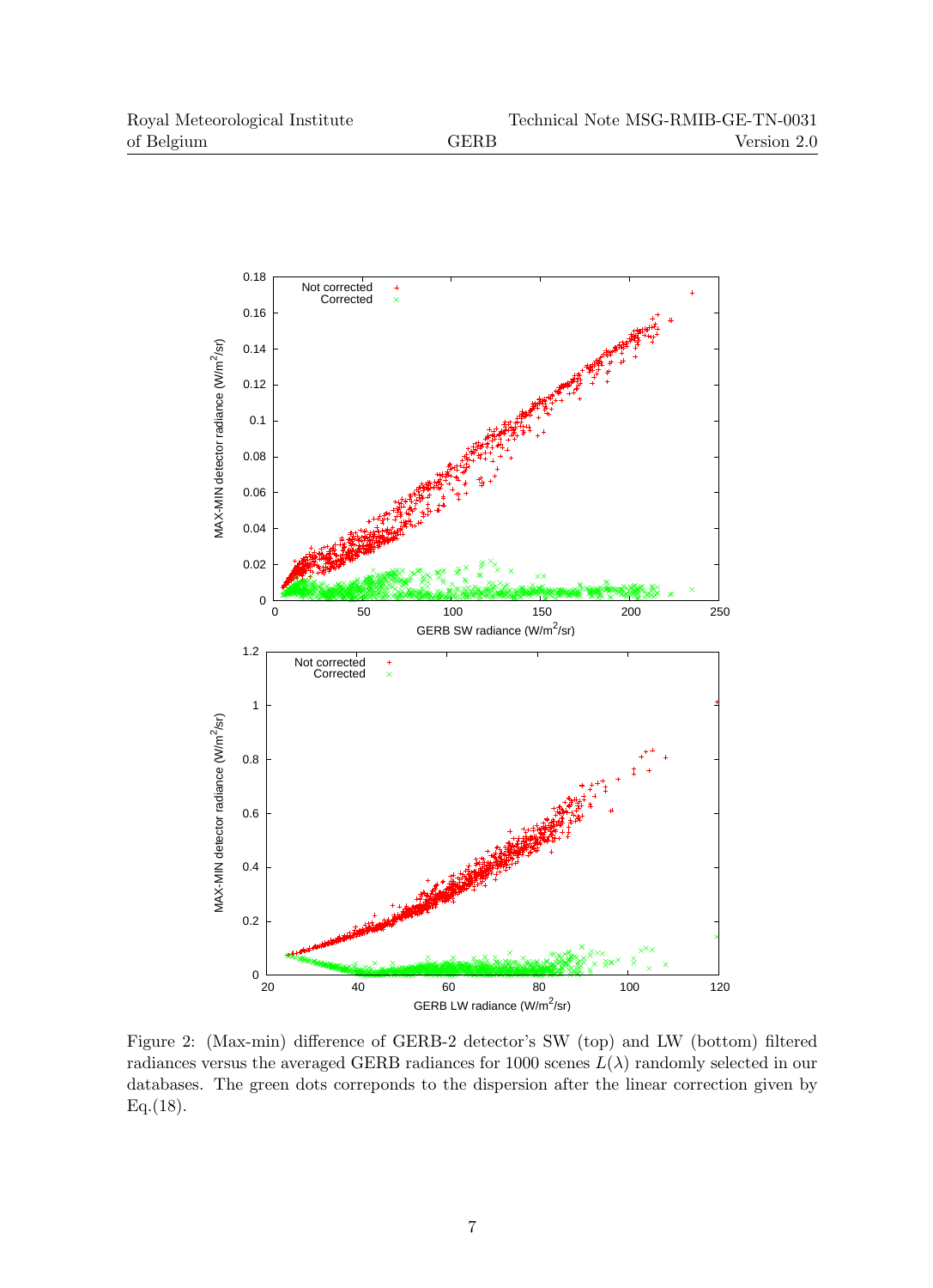where the summations are done on the  $N = 1000$  spectral radiance curves in the database. The errors (10) are then averaged for all the detectors array (256 detectors):

$$
\epsilon_{sw} = \frac{1}{256} \sum_{k=1}^{256} \epsilon_{sw}^k
$$
\n
$$
\epsilon_{lw} = \frac{1}{256} \sum_{k=1}^{256} \epsilon_{lw}^k
$$
\n(11)

### 3.2 Results supposing  $L^k = L^{gerb}$  for all detector

In this case, the filtered GERB radiances are auusmed to be equal to the detector radiances

$$
\widetilde{L_{sw}^{gerb}} = L_{sw}^k \tag{12}
$$

$$
L_{lw}^{gerb} = L_{lw}^k \tag{13}
$$

This assumption is done for the Edition-1 GERB-2 processing. The average residual errors of Eq.(11) gives in this case

$$
\epsilon_{sw} = 0.023\% \tag{14}
$$

$$
\epsilon_{lw} = 0.158\% \tag{15}
$$

And the detector with the worse conversion error gives

$$
\max_{k}(\epsilon_{sw}^{k}) = 0.060\% \tag{16}
$$

$$
\max_{k}(\epsilon_{lw}^k) = 0.302\% \tag{17}
$$

#### 3.3 Results using first order regression for all detector

In this case, one estimates the filtered GERB radiances as a linear function of the detector radiances:

$$
\widetilde{L_{sw}^{gerb}} = a^k + b^k L_{sw}^k
$$
\n
$$
\widetilde{L_{lw}^{gerb}} = c^k + d^k L_{lw}^k
$$
\n(18)

where the regression coefficients  $\{a^k, b^k, c^k, d^k\}$  for each detector are dependent on its kind of spectral response curves. Using least mean square fitting, one gets (same formula to estimate the long wave coefficients  $c^k$  and  $d^k$ )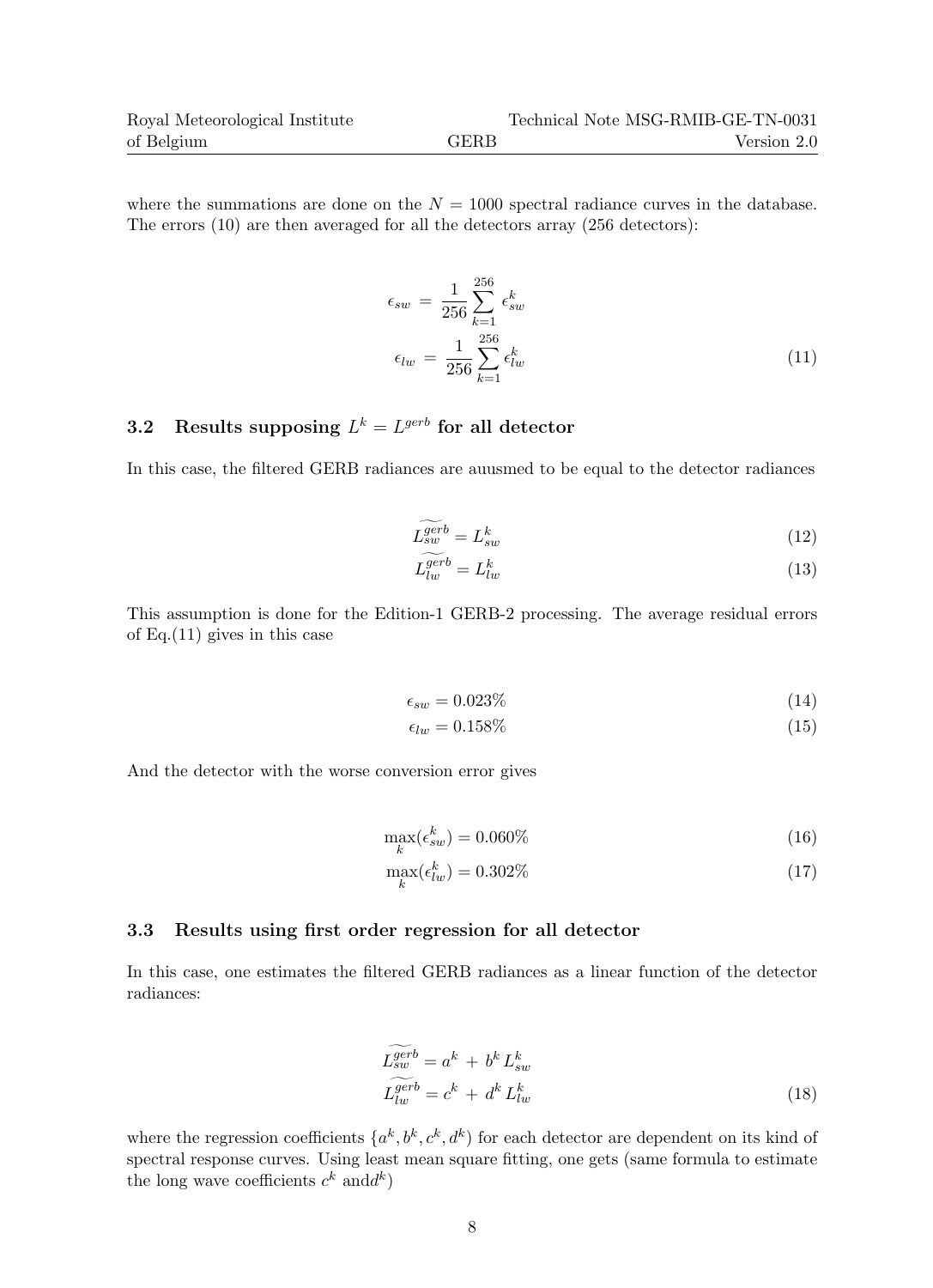$$
b^{k} = \frac{-}{-}
$$
(19)

$$
a^k = \langle L_{sw}^{gerb} \rangle - b^k \langle L_{sw}^k \rangle \tag{20}
$$

The values of the best fit parameters  $a, b, c, d$  for the 256 detectors of GERB-2 Edition-1 are given in the Table in annexe.

This leads to averaged residual errors (11) of:

$$
\epsilon_{sw} = 0.002\% \tag{21}
$$

$$
\epsilon_{lw} = 0.012\% \tag{22}
$$

The detector with the worse conversion error gives

$$
\max_{k}(\epsilon_{sw}^{k}) = 0.004\% \tag{23}
$$

$$
\max_{k}(\epsilon_{lw}^k) = 0.024\% \tag{24}
$$

### 3.4 Comment

The first order regression improves the spectral conversion by a factor of about 10 for the shortwave and longwave channels. When the regressions are used, the maximal error introduced by this spectral conversion is acceptable. This simple conversion does not use any information about the scene spectral signature (the curve  $L(\lambda)$ ) from auxiliary sensor (i.e. SEVIRI). The implementation of this conversion can be done as a separate first step in the GERB/RMIB data processing.

The reduction of the detector's radiance dispersion is illustrated with the green dots on Figures (2). The table hereafter summarizes the values given before.

|         | Without correction | With correction |
|---------|--------------------|-----------------|
| mean SW | $0.023\%$          | $0.002\%$       |
| max SW  | $0.060\%$          | $0.004\%$       |
| mean LW | $0.158\%$          | $0.012\%$       |
| max LW  | $0.302\%$          | $0.024\%$       |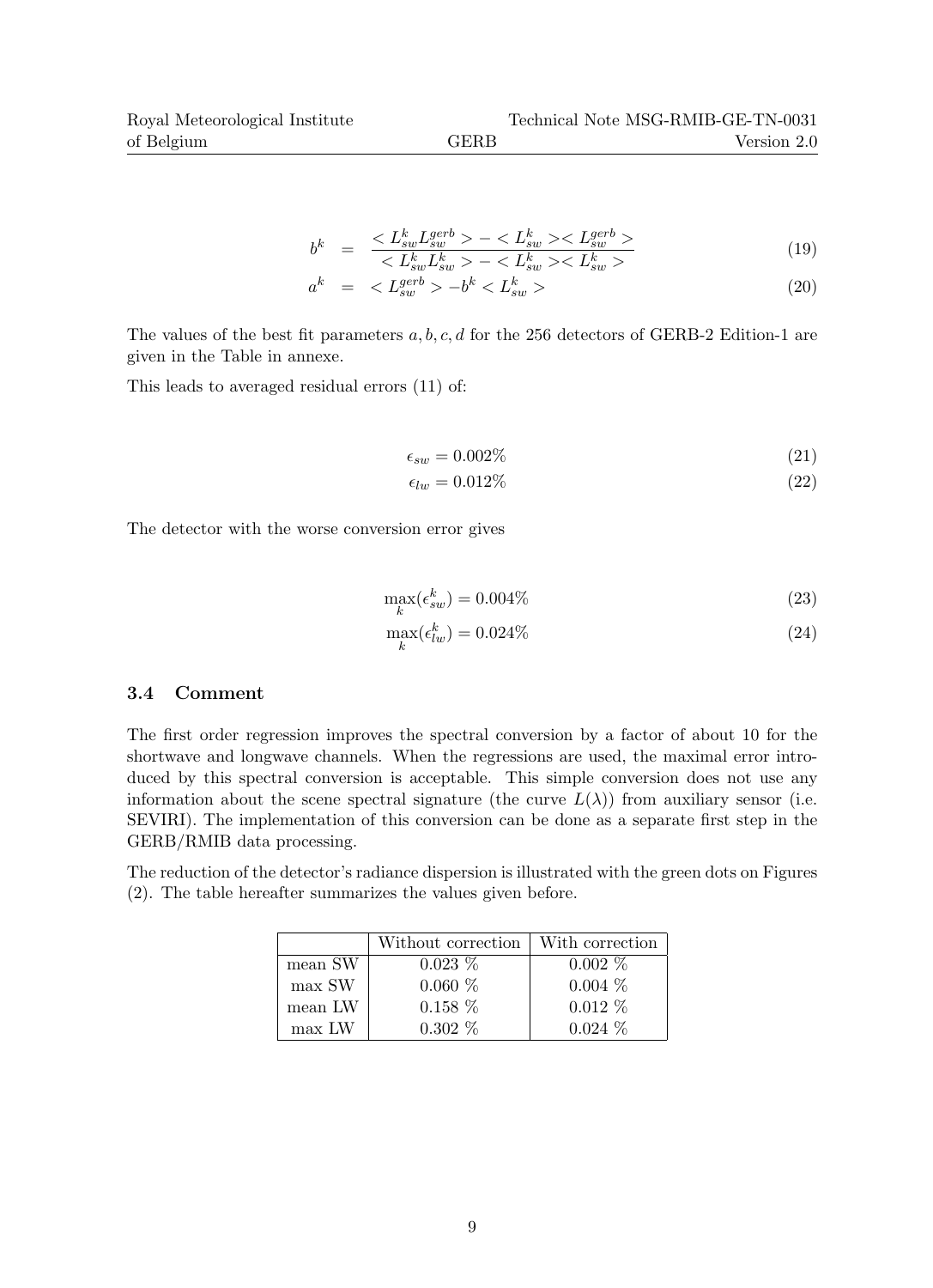# 4 Possible implementation within the RMIB GERB ground segment

In this section we propose 3 different ways to convert the filtered detector radiance into filtered GERB radiance. In practice the third implementation (see Figure 5) has been adopted for the RGP. The correction has been implemented but is not activated for the Edition-1 GERB-2 processing.

### 4.1 First implementation

Figure (3) shows a possible implementation of the detector's radiance correction at the beginning of the RMIB GERB processing (RGP). The shortwave detector radiance are first corrected with Eq.(18). It is then possible to perform spatio-temporal interpolation within and between SW images to obtain images of the SW gerb radiance at the geolocation and the timing of each TOT image. An "alternative synthetic longwave" radiance can then be estimated using:

$$
L_{LW'}^k = L_{TOT}^k - A^k L_{SW}^{gerb} \tag{25}
$$

The alternative LW' detector's radiances can then be corrected. The result of this first part of the processing is a set of two images: the gerb shortwave and longwave radiance. These images are both given at the geolocation and the timing of the GERB total wave channel.

Note that to obtain the same product but at the shortwave geolocation and timing, the correction of the total wave detector's radiances is needed but this is not possible with simple equations like Eq.(18).

### 4.2 Second implementation

Figure (4) shows a second possible implementation of the correction at the beginning of the RGP. This implementation assumes that the geolocation does not vary strongly between the TOT and SW acquisitions. In this case, the synthetic longwave detector radiance  $L_{LW}^k$  can be estimated instead of  $L_{LW'}^k$ . The process "back to detector radiance" performs the inverse correction

$$
L_{SW}^k = \frac{L_{SW}^{gerb} - a^k}{b^k} \tag{26}
$$

### 4.3 Third implementation

Figure (5) shows a third possible implementation of the correction at the beginning of the RGP. This implementation also assumes that the geolocation does not vary strongly between the TOT and SW acquisitions. For this implementation, the detector's radiance correction is done on the LW estimated at the SW geolocation and timing.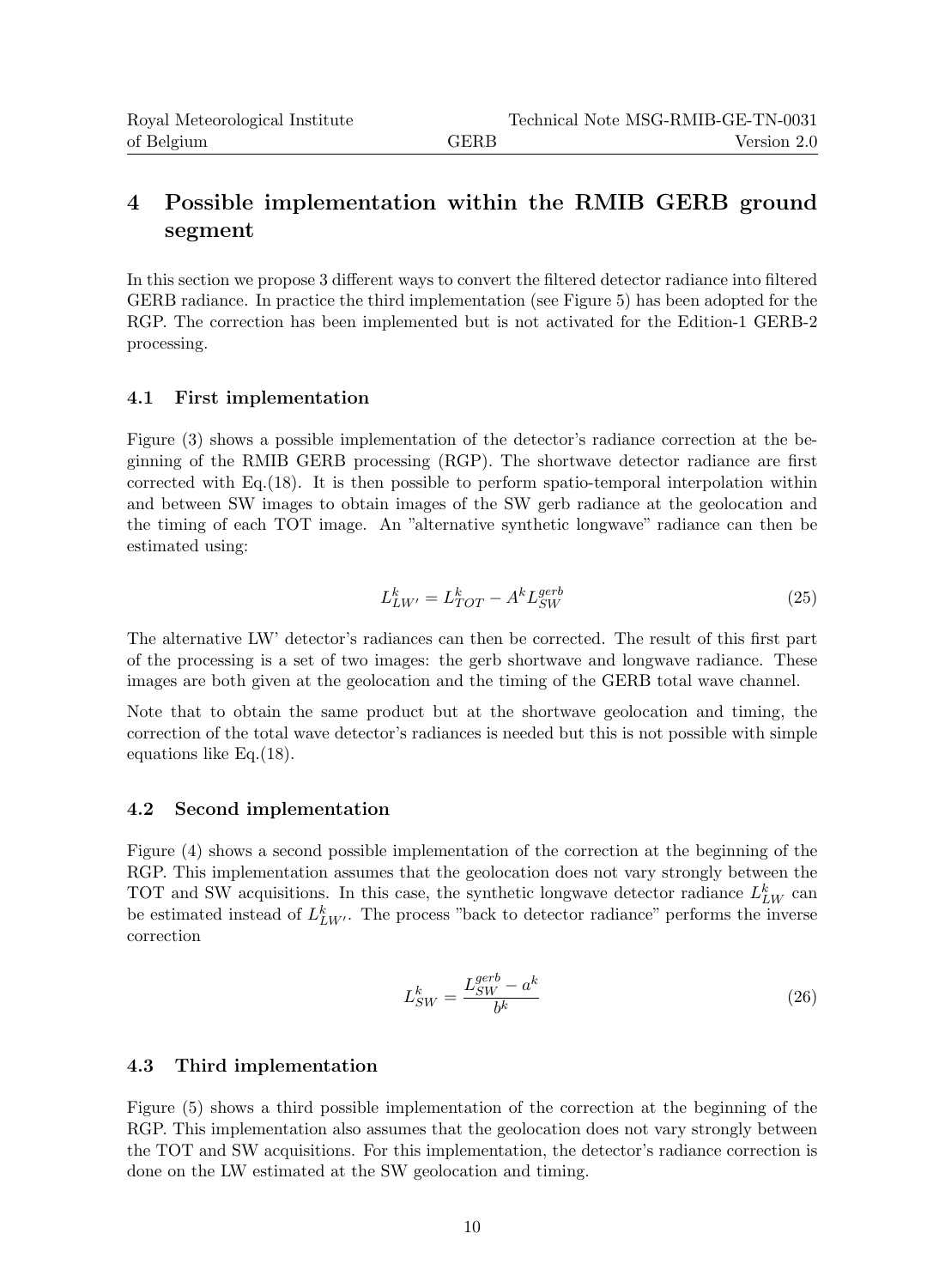

Figure 3: First implementation of the detector's radiances correction at the beginning of the RMIB GERB processing.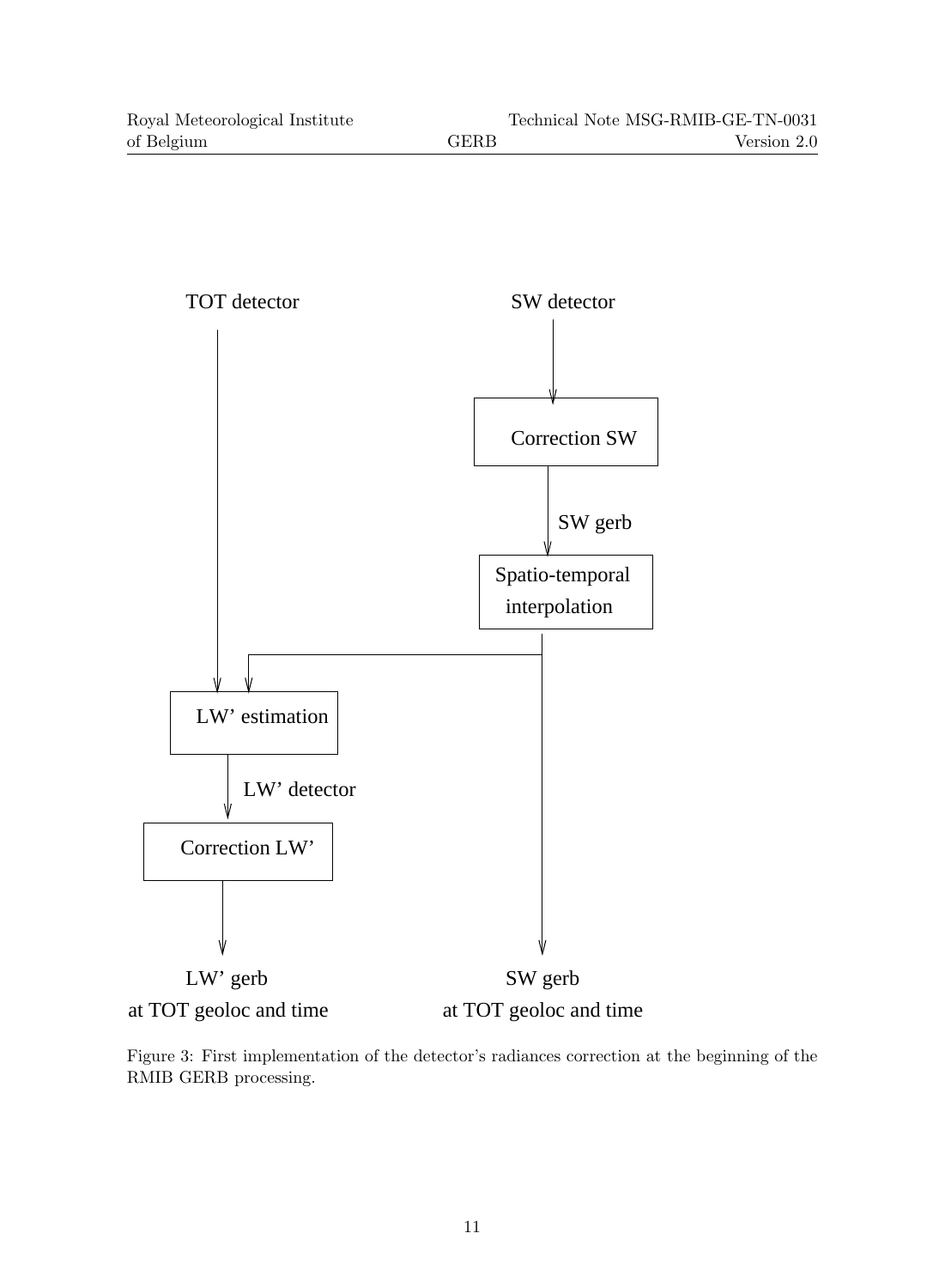

Figure 4: Second implementation of the detector's radiances correction at the beginning of the RMIB GERB processing.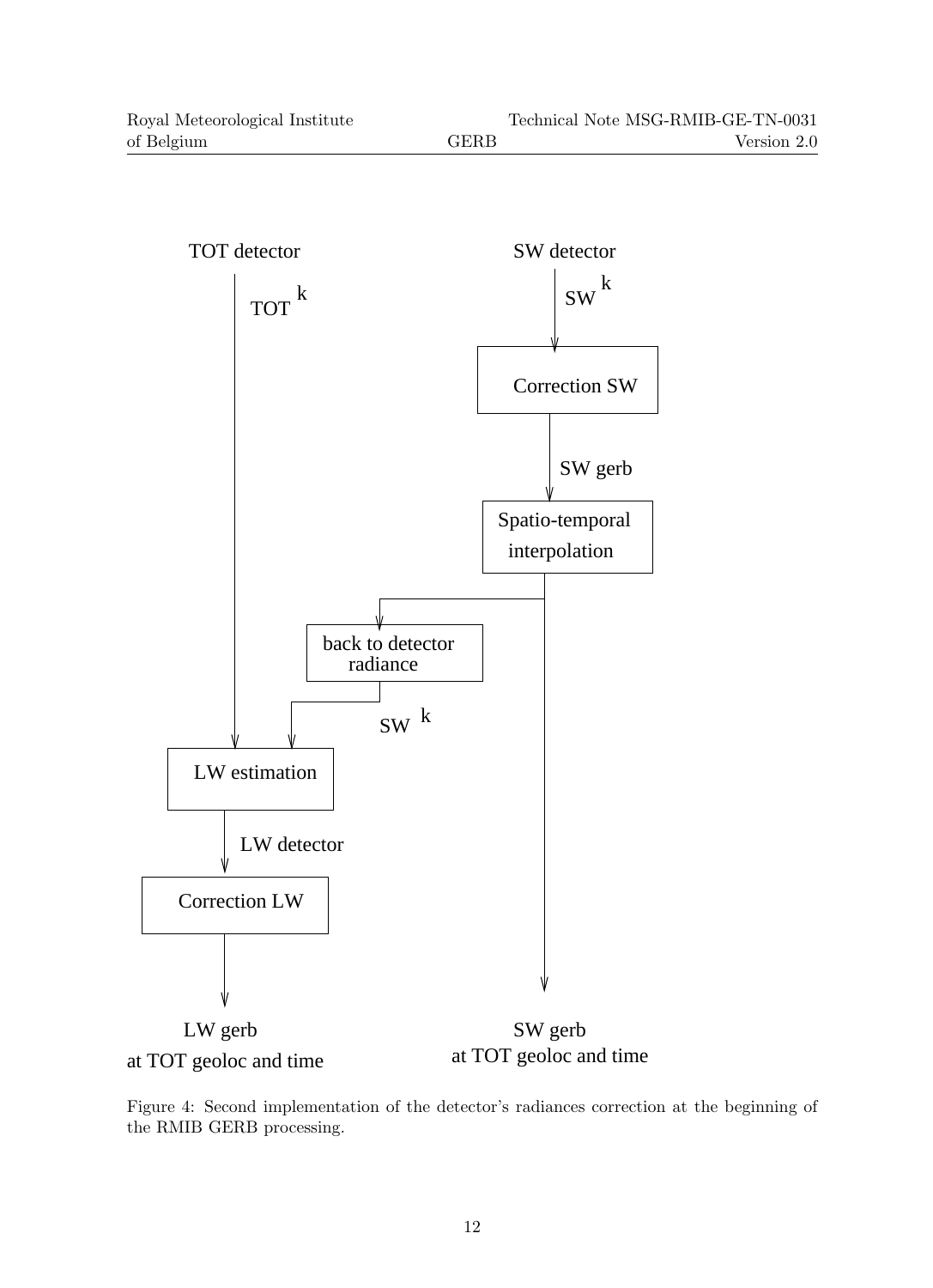

at SW geoloc and time at SW geoloc and time

Figure 5: Third implementation of the detector's radiances correction at the beginning of the RMIB GERB processing.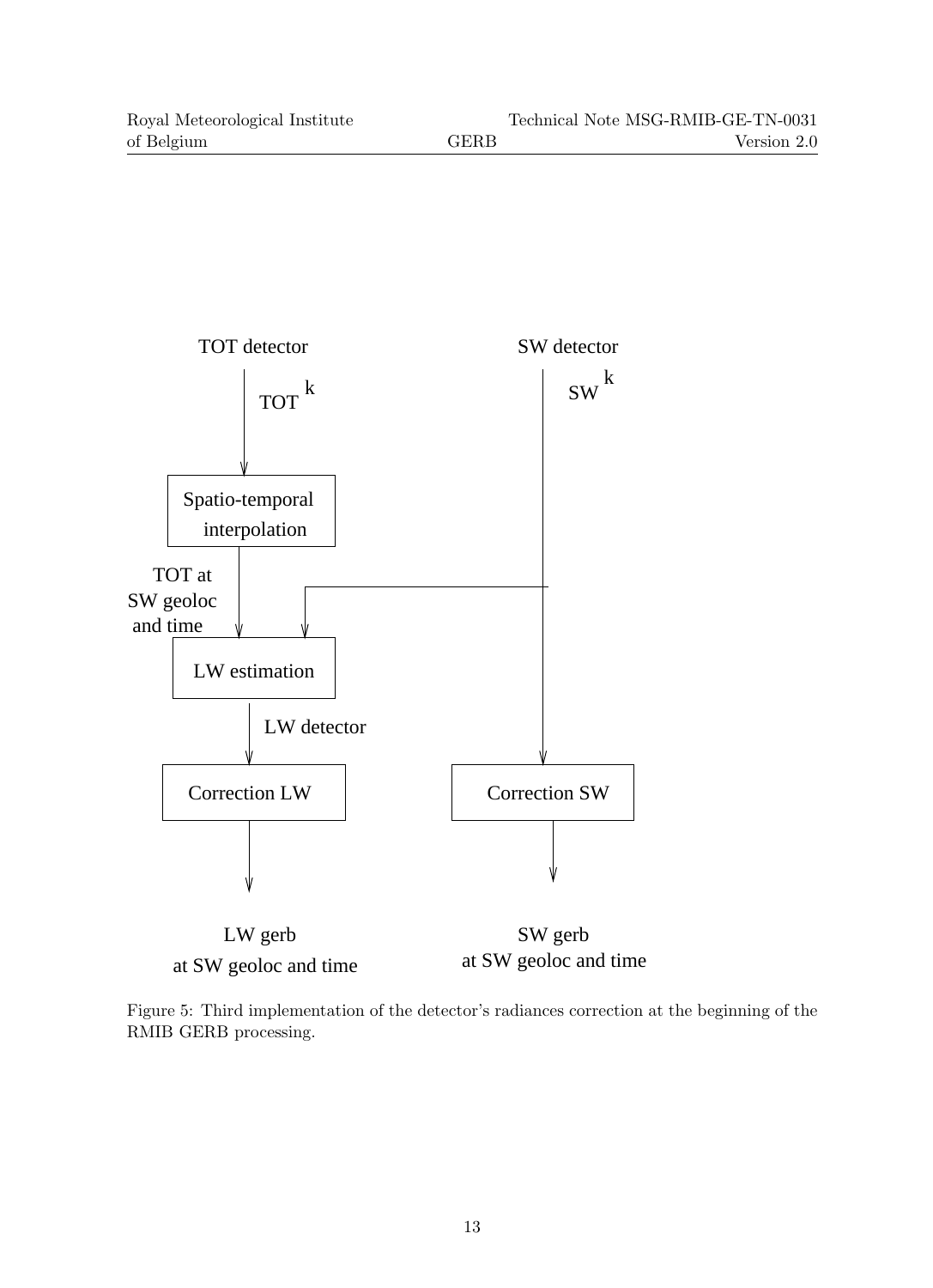### 4.4 Comments

The third implementation has been selected for implementation in the RGP because the differences in geolocation between successive TOT and SW acquisitions are small (standard deviation about 0.1 GERB pixel) and because we prefer to do not interpolate spatially in the short wave radiances.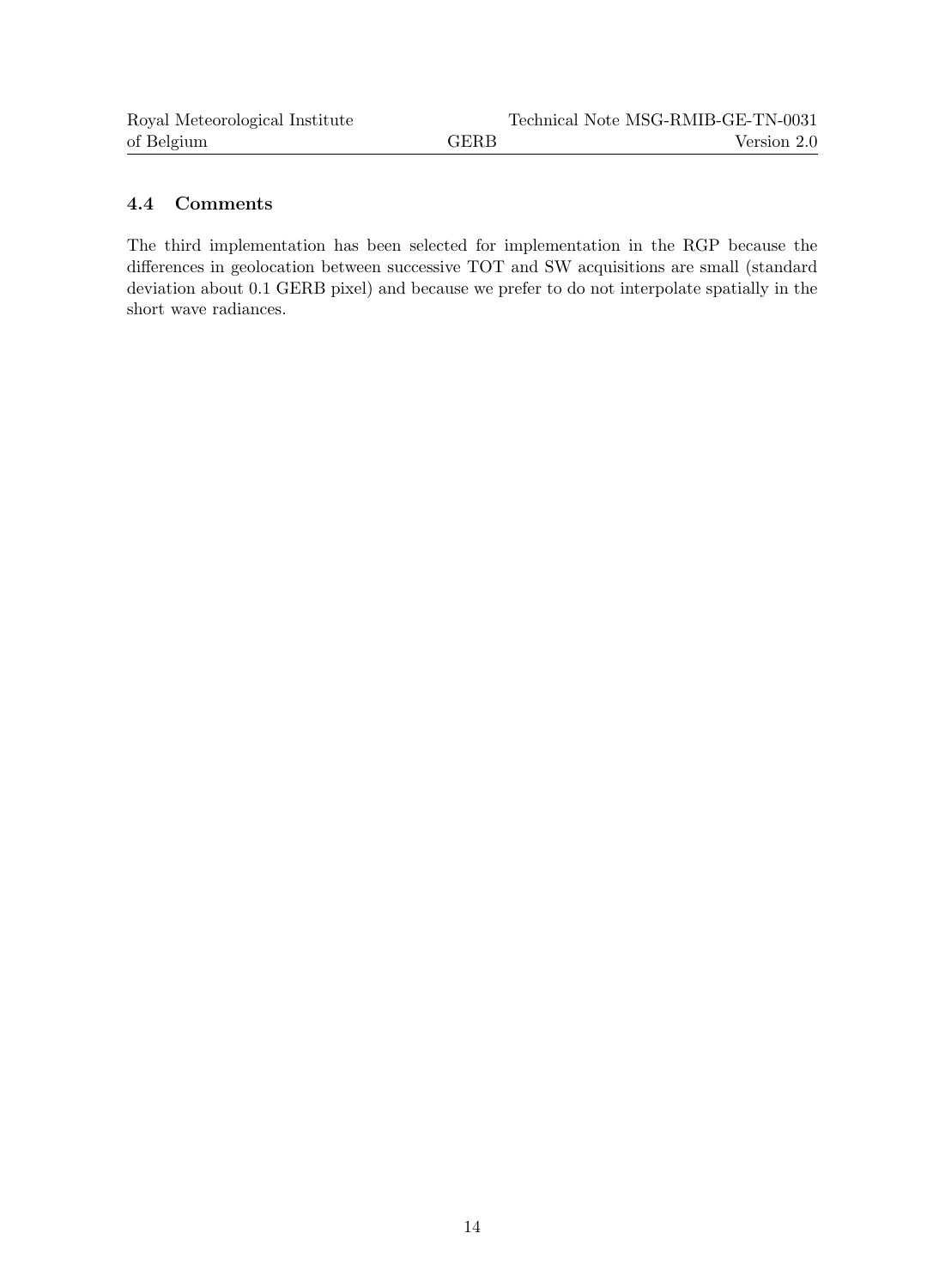# 5 Annexe 1: values of the  $a, b, c, d$  parameters

| $\boldsymbol{k}$ | $a^{\overline{k}}$ | $b^{\overline{k}}$ | $c^{\overline{k}}$ | $d^k$          | $\boldsymbol{k}$ | $a^{\overline{k}}$ | $b^k$    | $c^k$       | $\overline{d^k}$ |
|------------------|--------------------|--------------------|--------------------|----------------|------------------|--------------------|----------|-------------|------------------|
| $\mathbf{1}$     | $\overline{0}$     | $\overline{0}$     | $\overline{0}$     | $\overline{0}$ | 87               | $-0.000050$        | 0.999931 | 0.041351    | 0.998380         |
| $\,2$            | $\mathbf{0}$       | 0                  | $\mathbf{0}$       | 0              | 88               | $-0.000048$        | 0.999933 | 0.040470    | 0.998413         |
| 3                | $-0.000132$        | 0.999521           | 0.108784           | 0.995483       | 89               | $-0.000047$        | 0.999942 | 0.039587    | 0.998454         |
| $\overline{4}$   | $-0.000132$        | 0.999538           | 0.108015           | 0.995528       | 90               | $-0.000042$        | 0.999941 | 0.038708    | 0.998485         |
|                  |                    |                    |                    |                |                  |                    |          |             |                  |
| 5                | $-0.000129$        | 0.999536           | 0.107239           | 0.995555       | 91               | $-0.000043$        | 0.999943 | 0.037825    | 0.998518         |
| 6                | $-0.000128$        | 0.999542           | 0.106468           | 0.995590       | 92               | $-0.000039$        | 0.999945 | 0.036944    | 0.998552         |
| 7                | $-0.000129$        | 0.999541           | 0.105696           | 0.995618       | 93               | $-0.000033$        | 0.999948 | 0.036064    | 0.998587         |
| 8                | $-0.000131$        | 0.999551           | 0.104926           | 0.995656       | 94               | $-0.000033$        | 0.999952 | 0.035184    | 0.998623         |
| 9                | $-0.000130$        | 0.999553           | 0.104152           | 0.995687       | 95               | $-0.000025$        | 0.999961 | 0.034301    | 0.998665         |
| 10               | $-0.000129$        | 0.999557           | 0.103383           | 0.995720       | 96               | $-0.000029$        | 0.999956 | 0.033420    | 0.998690         |
| 11               | $-0.000128$        | 0.999565           | 0.102609           | 0.995756       | 97               | $-0.000025$        | 0.999965 | 0.032534    | 0.998731         |
| 12               | $-0.000130$        | 0.999576           | 0.101834           | 0.995796       | 98               | $-0.000020$        | 0.999969 | 0.031658    | 0.998767         |
| 13               | $-0.000128$        | 0.999579           | 0.101065           | 0.995828       | 99               | $-0.000019$        | 0.999970 | 0.030777    | 0.998800         |
| 14               | $-0.000127$        | 0.999581           | 0.100289           | 0.995859       | 100              | $-0.000014$        | 0.999975 | 0.029896    | 0.998837         |
| 15               | $-0.000129$        | 0.999587           | 0.099517           | 0.995893       | 101              | $-0.000013$        | 0.999977 | 0.029014    | 0.998870         |
| 16               | $-0.000125$        | 0.999593           | 0.098741           | 0.995929       | 102              | $-0.000012$        | 0.999980 | 0.028131    | 0.998905         |
| 17               | $-0.000128$        | 0.999595           | 0.097972           | 0.995959       | 103              | $-0.000010$        | 0.999985 | 0.027249    | 0.998942         |
| 18               | $-0.000125$        | 0.999603           | 0.097197           | 0.995995       | 104              | $-0.000006$        | 0.999991 | 0.026364    | 0.998981         |
| 19               | $-0.000130$        | 0.999608           | 0.096427           | 0.996029       | 105              | $-0.000005$        | 1.000002 | 0.025485    | 0.999022         |
| 20               | $-0.000125$        | 0.999610           | 0.095653           | 0.996060       | 106              | 0.000001           | 1.000001 | 0.024602    | 0.999053         |
| 21               | $-0.000123$        | 0.999614           | 0.094881           | 0.996093       | 107              | 0.000001           | 1.000010 | 0.023722    | 0.999094         |
| 22               | $-0.000125$        | 0.999624           | 0.094104           | 0.996132       | 108              | 0.000003           | 1.000009 | 0.022839    | 0.999125         |
| 23               | $-0.000124$        | 0.999626           | 0.093334           | 0.996163       | 109              | 0.000008           | 1.000005 | 0.021957    | 0.999153         |
| 24               | $-0.000125$        | 0.999632           | 0.092558           | 0.996197       | 110              | 0.000012           | 1.000015 | 0.021073    | 0.999195         |
| 25               | $-0.000120$        | 0.999639           | 0.091787           | 0.996233       | 111              | 0.000015           | 1.000022 | 0.020194    | 0.999234         |
| 26               | $-0.000124$        | 0.999645           | 0.091013           | 0.996268       | 112              | 0.000018           | 1.000019 | 0.019310    | 0.999262         |
| 27               | $-0.000126$        | 0.999650           | 0.090240           | 0.996301       | 113              | 0.000021           | 1.000031 | 0.018429    | 0.999307         |
| 28               | $-0.000122$        | 0.999650           | 0.089466           | 0.996331       | 114              | 0.000021           | 1.000025 | 0.017546    | 0.999332         |
|                  |                    |                    |                    |                |                  |                    |          |             |                  |
| 29               | $-0.000122$        | 0.999656           | 0.088693           | 0.996366       | 115              | 0.000024           | 1.000034 | 0.016665    | 0.999373         |
| 30               | $-0.000124$        | 0.999662           | 0.087920           | 0.996400       | 116              | 0.000027           | 1.000037 | 0.015779    | 0.999408         |
| 31               | $-0.000121$        | 0.999670           | 0.087149           | 0.996437       | 117              | 0.000030           | 1.000047 | 0.014896    | 0.999449         |
| 32               | $-0.000124$        | 0.999674           | 0.086373           | 0.996470       | 118              | 0.000035           | 1.000047 | 0.014014    | 0.999482         |
| 33               | $-0.000123$        | 0.999680           | 0.085596           | 0.996504       | 119              | 0.000037           | 1.000054 | 0.013133    | 0.999520         |
| 34               | $-0.000122$        | 0.999684           | 0.084829           | 0.996537       | 120              | 0.000040           | 1.000049 | 0.012250    | 0.999548         |
| 35               | $-0.000124$        | 0.999690           | 0.084054           | 0.996572       | 121              | 0.000039           | 1.000062 | 0.011369    | 0.999592         |
| 36               | $-0.000121$        | 0.999696           | 0.083277           | 0.996607       | 122              | 0.000044           | 1.000066 | 0.010487    | 0.999628         |
| 37               | $-0.000122$        | 0.999697           | 0.082503           | 0.996637       | 123              | 0.000047           | 1.000066 | 0.009601    | 0.999660         |
| 38               | $-0.000120$        | 0.999706           | 0.081730           | 0.996674       | 124              | 0.000047           | 1.000072 | 0.008721    | 0.999697         |
| 39               | $-0.000120$        | 0.999705           | 0.080956           | 0.996703       | 125              | 0.000055           | 1.000067 | 0.007836    | 0.999725         |
| 40               | $-0.000121$        | 0.999716           | 0.080181           | 0.996742       | 126              | 0.000054           | 1.000077 | 0.006949    | 0.999767         |
| 41               | $-0.000119$        | 0.999719           | 0.079408           | 0.996775       | 127              | 0.000058           | 1.000082 | 0.006069    | 0.999804         |
| 42               | $-0.000122$        | 0.999722           | 0.078634           | 0.996805       | 128              | 0.000056           | 1.000088 | 0.005188    | 0.999841         |
| 43               | $-0.000117$        | 0.999731           | 0.077860           | 0.996843       | 129              | 0.000055           | 1.000090 | 0.004145    | 0.999883         |
| 44               | $-0.000119$        | 0.999735           | 0.077082           | 0.996876       | 130              | 0.000051           | 1.000091 | 0.003107    | 0.999924         |
| 45               | $-0.000119$        | 0.999740           | 0.076314           | 0.996910       | 131              | 0.000047           | 1.000087 | 0.002064    | 0.999959         |
| 46               | $-0.000116$        | 0.999747           | 0.075536           | 0.996946       | 132              | 0.000044           | 1.000090 | 0.001029    | 1.000002         |
| 47               | $-0.000122$        | 0.999747           | 0.074766           | 0.996974       | 133              | 0.000042           | 1.000095 | $-0.000013$ | 1.000047         |
| 48               | $-0.000116$        | 0.999755           | 0.073990           | 0.997012       | 134              | 0.000036           | 1.000099 | $-0.001055$ | 1.000090         |
| 49               | $-0.000118$        | 0.999760           | 0.073214           | 0.997046       | 135              | 0.000034           | 1.000095 |             | 1.000127         |
|                  |                    |                    |                    |                |                  |                    |          | $-0.002091$ |                  |
| 50               | $-0.000118$        | 0.999769           | 0.072439           | 0.997084       | 136              | 0.000033           | 1.000106 | $-0.003134$ | 1.000178         |
| 51               | $-0.000117$        | 0.999774           | 0.071667           | 0.997117       | 137              | 0.000029           | 1.000104 | $-0.004175$ | 1.000215         |
| 52               | $-0.000117$        | 0.999777           | 0.070890           | 0.997149       | 138              | 0.000025           | 1.000105 | $-0.005213$ | 1.000256         |
| 53               | $-0.000114$        | 0.999780           | 0.070118           | 0.997181       | 139              | 0.000023           | 1.000107 | $-0.006256$ | 1.000298         |
| 54               | $-0.000116$        | 0.999787           | 0.069342           | 0.997217       | 140              | 0.000018           | 1.000114 | $-0.007296$ | 1.000345         |
| 55               | $-0.000117$        | 0.999787           | 0.068570           | 0.997245       | 141              | 0.000016           | 1.000111 | $-0.008333$ | 1.000382         |
| 56               | $-0.000114$        | 0.999797           | 0.067795           | 0.997285       | 142              | 0.000012           | 1.000117 | $-0.009377$ | 1.000427         |
| 57               | $-0.000113$        | 0.999808           | 0.067019           | 0.997324       | 143              | 0.000007           | 1.000119 | $-0.010415$ | 1.000469         |
| 58               | $-0.000117$        | 0.999810           | 0.066245           | 0.997355       | 144              | 0.000005           | 1.000116 | $-0.011458$ | 1.000506         |
| 59               | $-0.000113$        | 0.999811           | 0.065471           | 0.997386       | 145              | 0.000003           | 1.000115 | $-0.012498$ | 1.000545         |
| 60               | $-0.000116$        | 0.999811           | 0.064692           | 0.997414       | 146              | $-0.000000$        | 1.000118 | $-0.013540$ | 1.000588         |
| 61               | $-0.000112$        | 0.999820           | 0.063921           | 0.997452       | 147              | $-0.000005$        | 1.000120 | $-0.014582$ | 1.000629         |
| 62               | $-0.000111$        | 0.999829           | 0.063144           | 0.997489       | 148              | $-0.000009$        | 1.000120 | $-0.015621$ | 1.000669         |
| 63               | $-0.000115$        | 0.999831           | 0.062370           | 0.997520       | 149              | $-0.000015$        | 1.000122 | $-0.016660$ | 1.000711         |
| 64               | $-0.000111$        | 0.999837           | 0.061595           | 0.997555       | 150              | $-0.000014$        | 1.000127 | $-0.017705$ | 1.000757         |
| 65               | $-0.000110$        | 0.999840           | 0.060715           | 0.997590       | 151              | $-0.000018$        | 1.000127 | $-0.018746$ | 1.000796         |
| 66               | $-0.000109$        | 0.999850           | 0.059835           | 0.997631       | 152              | $-0.000023$        | 1.000129 | $-0.019787$ | 1.000837         |
| 67               | $-0.000105$        | 0.999851           | 0.058956           | 0.997664       | 153              | $-0.000025$        | 1.000131 | $-0.020829$ | 1.000879         |
| 68               | $-0.000103$        | 0.999853           | 0.058081           | 0.997698       | 154              | $-0.000028$        | 1.000134 | $-0.021870$ | 1.000922         |
| 69               | $-0.000097$        | 0.999858           | 0.057196           | 0.997735       | 155              | $-0.000032$        | 1.000136 | $-0.022914$ | 1.000965         |
| 70               | $-0.000099$        | 0.999858           | 0.056315           | 0.997766       | 156              | $-0.000032$        | 1.000135 | $-0.023955$ | 1.001004         |
| 71               | $-0.000092$        | 0.999868           | 0.055434           | 0.997809       | 157              | $-0.000040$        | 1.000149 | $-0.024998$ | 1.001057         |
| 72               | $-0.000094$        | 0.999867           | 0.054553           | 0.997839       | 158              | $-0.000043$        | 1.000034 | $-0.026036$ | 1.000982         |
| 73               | $-0.000089$        | 0.999872           | 0.053675           | 0.997876       | 159              | $-0.000043$        | 1.000144 | $-0.027080$ | 1.001132         |
| 74               | $-0.000086$        | 0.999874           | 0.052796           | 0.997909       | 160              | $-0.000047$        | 1.000146 | $-0.028121$ | 1.001174         |
| 75               | $-0.000085$        | 0.999876           | 0.051917           | 0.997943       | 161              | $-0.000052$        | 1.000151 | $-0.029164$ | 1.001218         |
| 76               | $-0.000082$        | 0.999882           | 0.051035           | 0.997982       | 162              | $-0.000058$        | 1.000148 | $-0.030208$ | 1.001255         |
|                  |                    |                    |                    |                |                  |                    |          |             |                  |
| 77               | $-0.000079$        | 0.999885           | 0.050154           | 0.998016       | 163              | $-0.000059$        | 1.000150 | $-0.031246$ | 1.001298         |
| 78               | $-0.000076$        | 0.999886           | 0.049275           | 0.998049       | 164              | $-0.000064$        | 1.000155 | $-0.032290$ | 1.001341         |
| 79               | $-0.000073$        | 0.999891           | 0.048395           | 0.998086       | 165              | $-0.000066$        | 1.000151 | $-0.033332$ | 1.001378         |
| 80               | $-0.000071$        | 0.999900           | 0.047514           | 0.998126       | 166              | $-0.000070$        | 1.000155 | $-0.034377$ | 1.001421         |
| 81               | $-0.000066$        | 0.999909           | 0.046638           | 0.998167       | 167              | $-0.000075$        | 1.000158 | $-0.035419$ | 1.001465         |
| 82               | $-0.000064$        | 0.999910           | 0.045757           | 0.998200       | 168              | $-0.000078$        | 1.000157 | $-0.036458$ | 1.001503         |
| 83               | $-0.000062$        | 0.999913           | 0.044877           | 0.998235       | 169              | $-0.000080$        | 1.000156 | $-0.037506$ | 1.001542         |
| 84               | $-0.000060$        | 0.999912           | 0.043993           | 0.998265       | 170              | $-0.000081$        | 1.000161 | $-0.038547$ | 1.001587         |
| 85               | $-0.000057$        | 0.999929           | 0.043112           | 0.998313       | 171              | $-0.000086$        | 1.000167 | $-0.039593$ | 1.001633         |
| 86               | $-0.000052$        | 0.999923           | 0.042232           | 0.998340       | 172              | $-0.000092$        | 1.000167 | $-0.040629$ | 1.001673         |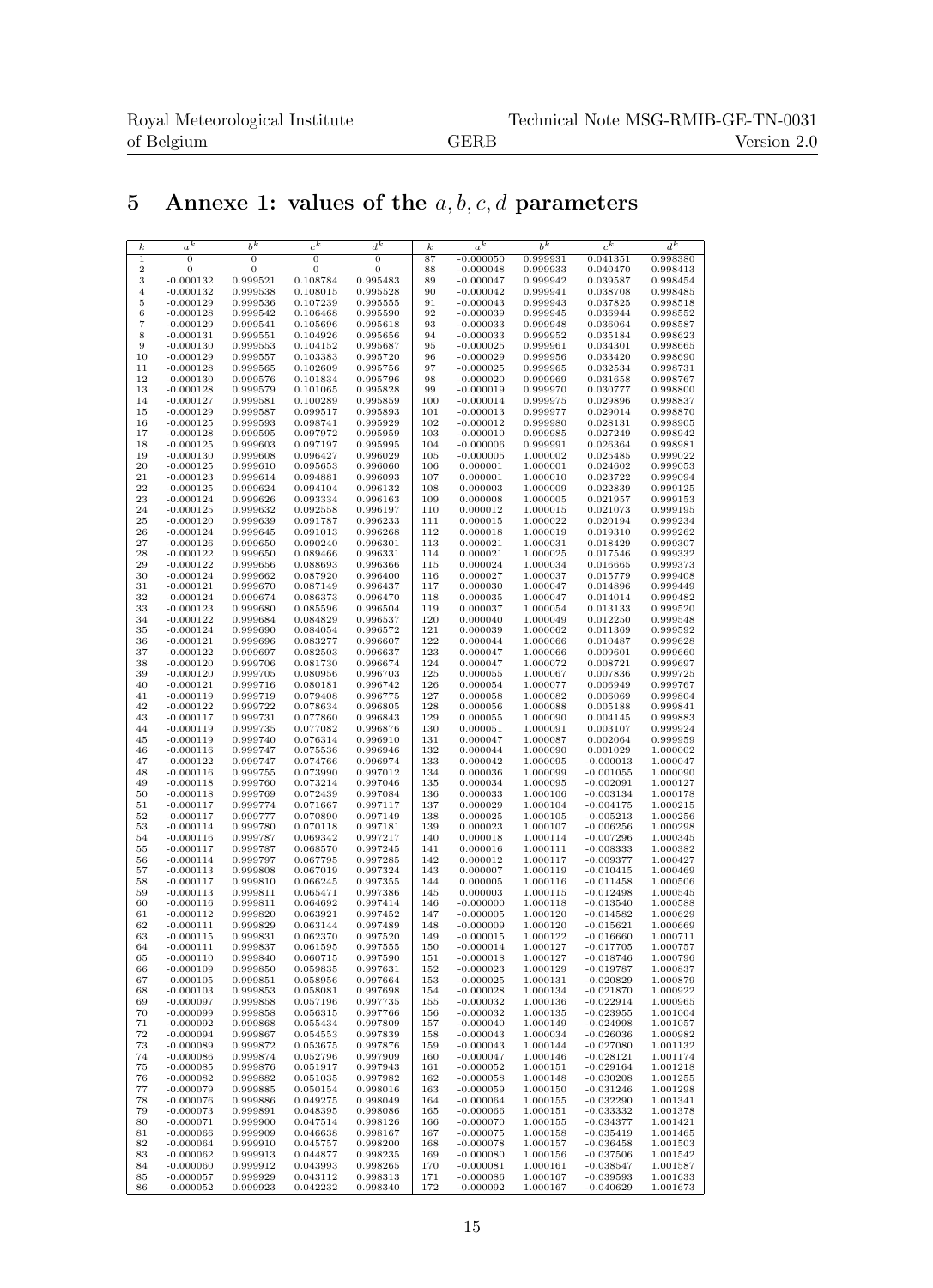|            | $a^{\overline{k}}$         | $b^k$                | $c^{\overline{k}}$         | $d^{\bar{k}}$        |
|------------|----------------------------|----------------------|----------------------------|----------------------|
| k<br>173   | $-0.000095$                | 1.000168             | $-0.041677$                | 1.001715             |
| 174        | $-0.000097$                | 1.000174             | $-0.042719$                | 1.001760             |
| 175        | $-0.000099$                | 1.000175             | $-0.043761$                | 1.001802             |
| 176        | $-0.000103$                | 1.000159             | $-0.044808$                | 1.001824             |
| 177        | $-0.000111$                | 1.000180             | $-0.045850$                | 1.001885             |
| 178        | $-0.000112$                | 1.000182             | $-0.046891$                | 1.001928             |
| 179        | $-0.000112$                | 1.000183             | $-0.047936$                | 1.001969             |
| 180        | $-0.000118$                | 1.000182             | $-0.048981$                | 1.002008             |
| 181        | $-0.000120$                | 1.000186             | $-0.050027$                | 1.002052             |
| 182        | $-0.000128$                | 1.000186             | $-0.051068$                | 1.002091             |
| 183        | $-0.000129$                | 1.000187             | $-0.052114$                | 1.002132             |
| 184        | $-0.000130$                | 1.000188             | $-0.053155$                | 1.002173             |
| 185        | $-0.000132$                | 1.000195             | $-0.054198$<br>$-0.055244$ | 1.002221             |
| 186<br>187 | $-0.000139$<br>$-0.000147$ | 1.000191<br>1.000197 | $-0.056286$                | 1.002256<br>1.002301 |
| 188        | $-0.000149$                | 1.000197             | $-0.057333$                | 1.002342             |
| 189        | $-0.000153$                | 1.000203             | $-0.058375$                | 1.002387             |
| 190        | $-0.000154$                | 1.000200             | $-0.059419$                | 1.002425             |
| 191        | $-0.000159$                | 1.000204             | $-0.060466$                | 1.002469             |
| 192        | $-0.000164$                | 1.000207             | $-0.061513$                | 1.002512             |
| 193        | $-0.000152$                | 1.000203             | $-0.062425$                | 1.002542             |
| 194        | $-0.000140$                | 1.000209             | $-0.063338$                | 1.002583             |
| 195        | $-0.000129$                | 1.000209             | $-0.064255$                | 1.002617             |
| 196        | $-0.000113$                | 1.000210             | $-0.065166$                | 1.002653             |
| 197<br>198 | $-0.000105$                | 1.000208             | $-0.066080$                | 1.002685             |
| 199        | $-0.000093$<br>$-0.000082$ | 1.000211<br>1.000207 | -0.066994<br>-0.067909     | 1.002723<br>1.002754 |
| 200        | $-0.000068$                | 1.000209             | $-0.068828$                | 1.002791             |
| 201        | $-0.000063$                | 1.000207             | $-0.069738$                | 1.002823             |
| 202        | $-0.000049$                | 1.000205             | $-0.070653$                | 1.002856             |
| 203        | $-0.000037$                | 1.000205             | $-0.071566$                | 1.002890             |
| 204        | $-0.000023$                | 1.000209             | $-0.072482$                | 1.002929             |
| 205        | $-0.000015$                | 1.000208             | $-0.073400$                | 1.002963             |
| 206        | $-0.000006$                | 1.000204             | $-0.074312$                | 1.002993             |
| 207<br>208 | 0.000010<br>0.000019       | 1.000209<br>1.000204 | $-0.075229$<br>$-0.076142$ | 1.003033<br>1.003063 |
| 209        | 0.000032                   | 1.000205             | $-0.077055$                | 1.003098             |
| 210        | 0.000040                   | 1.000211             | $-0.077971$                | 1.003139             |
| 211        | 0.000049                   | 1.000210             | $-0.078890$                | 1.003172             |
| 212        | 0.000065                   | 1.000209             | $-0.079804$                | 1.003206             |
| 213        | 0.000074                   | 1.000208             | $-0.080718$                | 1.003240             |
| 214        | 0.000088                   | 1.000209             | $-0.081635$                | 1.003276             |
| 215        | 0.000093                   | 1.000210             | $-0.082550$                | 1.003311             |
| 216<br>217 | 0.000107<br>0.000119       | 1.000210<br>1.000204 | $-0.083463$<br>$-0.084376$ | 1.003346<br>1.003374 |
| 218        | 0.000130                   | 1.000207             | $-0.085293$                | 1.003412             |
| 219        | 0.000144                   | 1.000204             | $-0.086208$                | 1.003444             |
| 220        | $_{0.000154}$              | 1.000207             | $-0.087127$                | 1.003482             |
| 221        | 0.000165                   | 1.000207             | $-0.088042$                | 1.003516             |
| 222        | 0.000178                   | 1.000200             | $-0.088956$                | 1.003543             |
| 223        | 0.000188                   | 1.000199             | $-0.089872$                | 1.003578             |
| 224<br>225 | 0.000198<br>0.000213       | 1.000206<br>1.000206 | -0.090789<br>$-0.091705$   | 1.003619<br>1.003654 |
| 226        | 0.000221                   | 1.000207             | $-0.092620$                | 1.003690             |
| 227        | 0.000235                   | 1.000207             | $-0.093538$                | 1.003724             |
| 228        | 0.000244                   | 1.000209             | $-0.094455$                | 1.003761             |
| 229        | 0.000256                   | 1.000211             | -0.095371                  | 1.003797             |
| 230        | 0.000267                   | 1.000209             | $-0.096284$                | 1.003830             |
| 231        | 0.000276                   | 1.000210             | $-0.097201$                | 1.003865             |
| 232        | 0.000288                   | 1.000214             | $-0.098116$<br>$-0.099035$ | 1.003905             |
| 233<br>234 | 0.000299<br>0.000311       | 1.000211<br>1.000214 | $-0.099952$                | 1.003936<br>1.003973 |
| 235        | 0.000320                   | 1.000212             | $-0.100865$                | 1.004005             |
| 236        | 0.000334                   | 1.000205             | $-0.101779$                | 1.004035             |
| 237        | 0.000345                   | 1.000213             | $-0.102699$                | 1.004076             |
| 238        | 0.000351                   | 1.000211             | $-0.103616$                | 1.004109             |
| 239        | 0.000368                   | 1.000207             | $-0.104533$                | 1.004140             |
| 240        | 0.000379                   | 1.000208             | $-0.105449$                | 1.004176             |
| 241<br>242 | 0.000391<br>0.000402       | 1.000202<br>1.000206 | $-0.106368$<br>$-0.107283$ | 1.004205<br>1.004244 |
| 243        | 0.000411                   | 1.000205             | $-0.108202$                | 1.004277             |
| 244        | 0.000424                   | 1.000204             | $-0.109115$                | 1.004310             |
| 245        | 0.000435                   | 1.000205             | $-0.110034$                | 1.004346             |
| 246        | 0.000447                   | 1.000213             | $-0.110953$                | 1.004389             |
| 247        | 0.000456                   | 1.000216             | $-0.111869$                | 1.004427             |
| 248<br>249 | 0.000470                   | 1.000210             | $-0.112787$<br>$-0.113703$ | 1.004456             |
| 250        | 0.000483<br>0.000494       | 1.000213<br>1.000215 | $-0.114620$                | 1.004494<br>1.004530 |
| 251        | 0.000505                   | 1.000221             | $-0.115537$                | 1.004572             |
| 252        | 0.000512                   | 1.000214             | $-0.116456$                | 1.004598             |
| 253        | 0.000521                   | 1.000215             | $-0.117371$                | 1.004635             |
| 254        | 0.000536                   | 1.000218             | $-0.118290$                | 1.004672             |
| 255<br>256 | 0<br>$\mathbf{0}$          | 0<br>$\mathbf{0}$    | 0<br>0                     | 0<br>$\overline{0}$  |
|            |                            |                      |                            |                      |